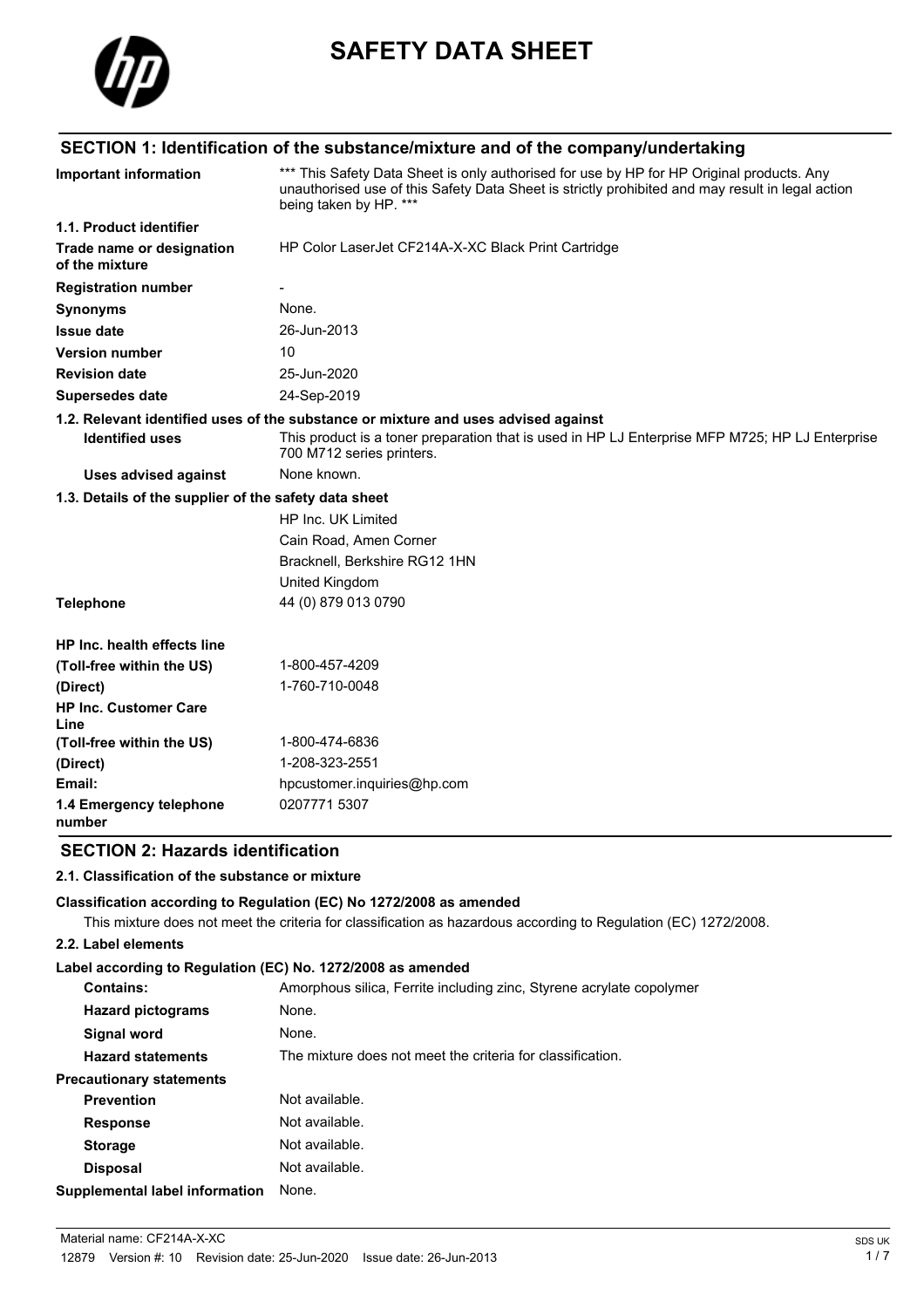None of the other ingredients in this preparation are classified as carcinogens according to ACGIH, EU, IARC, MAK, NTP or OSHA. This preparation contains no component classified as Persistent, Bioaccumulative, and Toxic (PBT) or very Persistent and very Bioaccumulative (vPvB) as defined under Regulation (EC) 1907/2006.

#### **SECTION 3: Composition/information on ingredients**

#### **3.2. Mixtures**

#### **General information**

| <b>Chemical name</b>                               | %    |                          | CAS-No. / EC No. REACH Registration No. | Index No.                | <b>Notes</b> |
|----------------------------------------------------|------|--------------------------|-----------------------------------------|--------------------------|--------------|
| Styrene acrylate copolymer                         | < 55 | CBI                      | $\qquad \qquad$                         | $\overline{\phantom{a}}$ |              |
|                                                    |      | $\overline{\phantom{a}}$ |                                         |                          |              |
| <b>Classification:</b><br>$\overline{\phantom{a}}$ |      |                          |                                         |                          |              |
| Ferrite including zinc                             | $50$ | <b>CBI</b>               | $\overline{\phantom{a}}$                | $\overline{\phantom{a}}$ |              |
|                                                    |      | ۰                        |                                         |                          |              |
| <b>Classification:</b><br>$\overline{\phantom{a}}$ |      |                          |                                         |                          |              |
| Amorphous silica                                   | <3   | 7631-86-9                | 01-2119379499-16-xxxx                   | -                        |              |
|                                                    |      | 231-545-4                |                                         |                          |              |
| <b>Classification:</b><br>$\overline{\phantom{0}}$ |      |                          |                                         |                          |              |

## **SECTION 4: First aid measures**

**General information** Not available.

| 4.1. Description of first aid measures                                                |                                                                                                                                                                                                   |  |  |
|---------------------------------------------------------------------------------------|---------------------------------------------------------------------------------------------------------------------------------------------------------------------------------------------------|--|--|
| <b>Inhalation</b>                                                                     | Move person to fresh air immediately. If irritation persists, consult a physician.                                                                                                                |  |  |
| <b>Skin contact</b>                                                                   | Wash affected areas thoroughly with mild soap and water. Get medical attention if irritation<br>develops or persists.                                                                             |  |  |
| Eye contact                                                                           | Do not rub eyes. Immediately flush with large amounts of clean, warm water (low pressure) for at<br>least 15 minutes or until particles are removed. If irritation persists, consult a physician. |  |  |
| Ingestion                                                                             | Rinse mouth with water. Drink one to two glasses of water. If symptoms occur, consult a physician.                                                                                                |  |  |
| 4.2. Most important symptoms<br>and effects, both acute and<br>delayed                | Not available.                                                                                                                                                                                    |  |  |
| 4.3. Indication of any<br>immediate medical attention<br>and special treatment needed | Not available.                                                                                                                                                                                    |  |  |

#### **SECTION 5: Firefighting measures**

| Not available.                                                                                                         |
|------------------------------------------------------------------------------------------------------------------------|
|                                                                                                                        |
| CO2, water, or dry chemical                                                                                            |
| None known.                                                                                                            |
| Like most organic material in powder form, toner can form explosive dust-air mixtures when finely<br>dispersed in air. |
|                                                                                                                        |
| Not available.                                                                                                         |
| If fire occurs in the printer, treat as an electrical fire.                                                            |
| None established.                                                                                                      |
|                                                                                                                        |

## **SECTION 6: Accidental release measures**

| 6.1. Personal precautions, protective equipment and emergency procedures |                                                                                                                                                                                                                                                                                                                                      |  |  |
|--------------------------------------------------------------------------|--------------------------------------------------------------------------------------------------------------------------------------------------------------------------------------------------------------------------------------------------------------------------------------------------------------------------------------|--|--|
| For non-emergency<br>personnel                                           | Minimize dust generation and accumulation.                                                                                                                                                                                                                                                                                           |  |  |
| For emergency responders                                                 | Not available.                                                                                                                                                                                                                                                                                                                       |  |  |
| 6.2. Environmental precautions                                           | Do not flush into surface water or sanitary sewer system. See also section 13 Disposal<br>considerations.                                                                                                                                                                                                                            |  |  |
| 6.3. Methods and material for<br>containment and cleaning up             | Slowly vacuum or sweep the material into a bag or other sealed container. Clean remainder with a<br>damp cloth or vacuum cleaner. If a vacuum is used, the motor must be rated as dust<br>explosion-proof. Fine powder can form explosive dust-air mixtures. Dispose of in compliance with<br>federal, state, and local regulations. |  |  |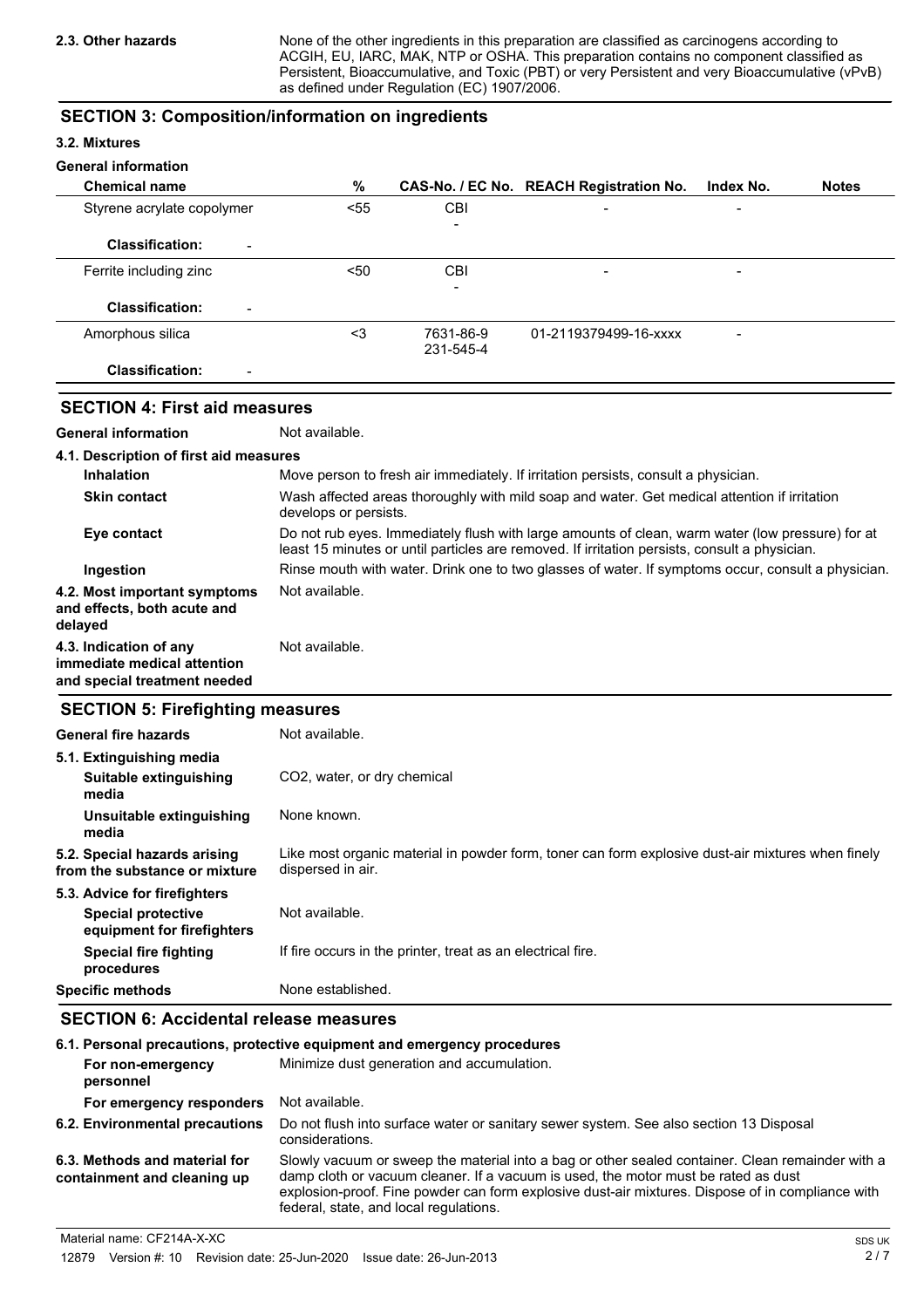| <b>SECTION 7: Handling and storage</b>                                  |                                                                                                                                                                                       |  |  |  |
|-------------------------------------------------------------------------|---------------------------------------------------------------------------------------------------------------------------------------------------------------------------------------|--|--|--|
| 7.1. Precautions for safe<br>handling                                   | Keep out of the reach of children. Avoid inhalation of dust and contact with skin and eyes. Use with<br>adequate ventilation. Keep away from excessive heat, sparks, and open flames. |  |  |  |
| 7.2. Conditions for safe<br>storage, including any<br>incompatibilities | Keep out of the reach of children. Keep tightly closed and dry. Store at room temperature. Store<br>away from strong oxidizers.<br>Not available.                                     |  |  |  |
| 7.3. Specific end use(s)                                                |                                                                                                                                                                                       |  |  |  |
|                                                                         | <b>SECTION 8: Exposure controls/personal protection</b>                                                                                                                               |  |  |  |
| 8.1. Control parameters                                                 |                                                                                                                                                                                       |  |  |  |
| <b>Occupational exposure limits</b>                                     | No exposure limits noted for ingredient(s).                                                                                                                                           |  |  |  |
| <b>Biological limit values</b>                                          | No biological exposure limits noted for the ingredient(s).                                                                                                                            |  |  |  |
| <b>Recommended monitoring</b><br>procedures                             | Not available.                                                                                                                                                                        |  |  |  |
| Derived no effect levels<br>(DNELs)                                     | Not available.                                                                                                                                                                        |  |  |  |
| <b>Predicted no effect</b><br>concentrations (PNECs)                    | Not available.                                                                                                                                                                        |  |  |  |
| <b>Exposure guidelines</b>                                              | , 5 mg/m3 (Respirable Fraction)                                                                                                                                                       |  |  |  |
|                                                                         | , 3 mg/m3 (Respirable Particulate)                                                                                                                                                    |  |  |  |
|                                                                         | Amorphous silica: USA OSHA (TWA/PEL): 20 mppcf 80 (mg/m3)/%SiO2, ACGIH (TWA/TLV): 10<br>mg/m3                                                                                         |  |  |  |
|                                                                         | TRGS 900 (Luftgrenzwert) - 10 mg/m3 (Einatembare partikel), 3 mg/m3 (Alveolengängige fraktion)                                                                                        |  |  |  |
|                                                                         | UK WEL: 10 mg/m3 (Respirable Dust), 5 mg/m3 (Inhalable Dust)                                                                                                                          |  |  |  |
| 8.2. Exposure controls                                                  |                                                                                                                                                                                       |  |  |  |
| Appropriate engineering<br>controls                                     | Use in a well ventilated area.                                                                                                                                                        |  |  |  |
|                                                                         | Individual protection measures, such as personal protective equipment                                                                                                                 |  |  |  |
| <b>General information</b>                                              | No personal respiratory protective equipment required under normal conditions of use.                                                                                                 |  |  |  |
| <b>Eye/face protection</b>                                              | Not available.                                                                                                                                                                        |  |  |  |
| <b>Skin protection</b>                                                  |                                                                                                                                                                                       |  |  |  |
| - Hand protection                                                       | Not available.                                                                                                                                                                        |  |  |  |
| - Other                                                                 | Not available.                                                                                                                                                                        |  |  |  |
| <b>Respiratory protection</b>                                           | Not available.                                                                                                                                                                        |  |  |  |
| <b>Thermal hazards</b>                                                  | Not available.                                                                                                                                                                        |  |  |  |
| <b>Hygiene measures</b>                                                 | Not available.                                                                                                                                                                        |  |  |  |
| <b>Environmental exposure</b><br>controls                               | Not available.                                                                                                                                                                        |  |  |  |

## **SECTION 9: Physical and chemical properties**

## **9.1. Information on basic physical and chemical properties**

| Appearance                                 | Fine powder         |
|--------------------------------------------|---------------------|
| <b>Physical state</b>                      | Solid.              |
| Form                                       | solid               |
| Color                                      | Black.              |
| Odor                                       | Slight plastic odor |
| <b>Odor threshold</b>                      | Not available.      |
| рH                                         | Not applicable      |
| <b>Melting point/freezing point</b>        | Not available.      |
| Initial boiling point and boiling<br>range | Not applicable      |
| <b>Flash point</b>                         | Not applicable      |
| <b>Evaporation rate</b>                    | Not applicable      |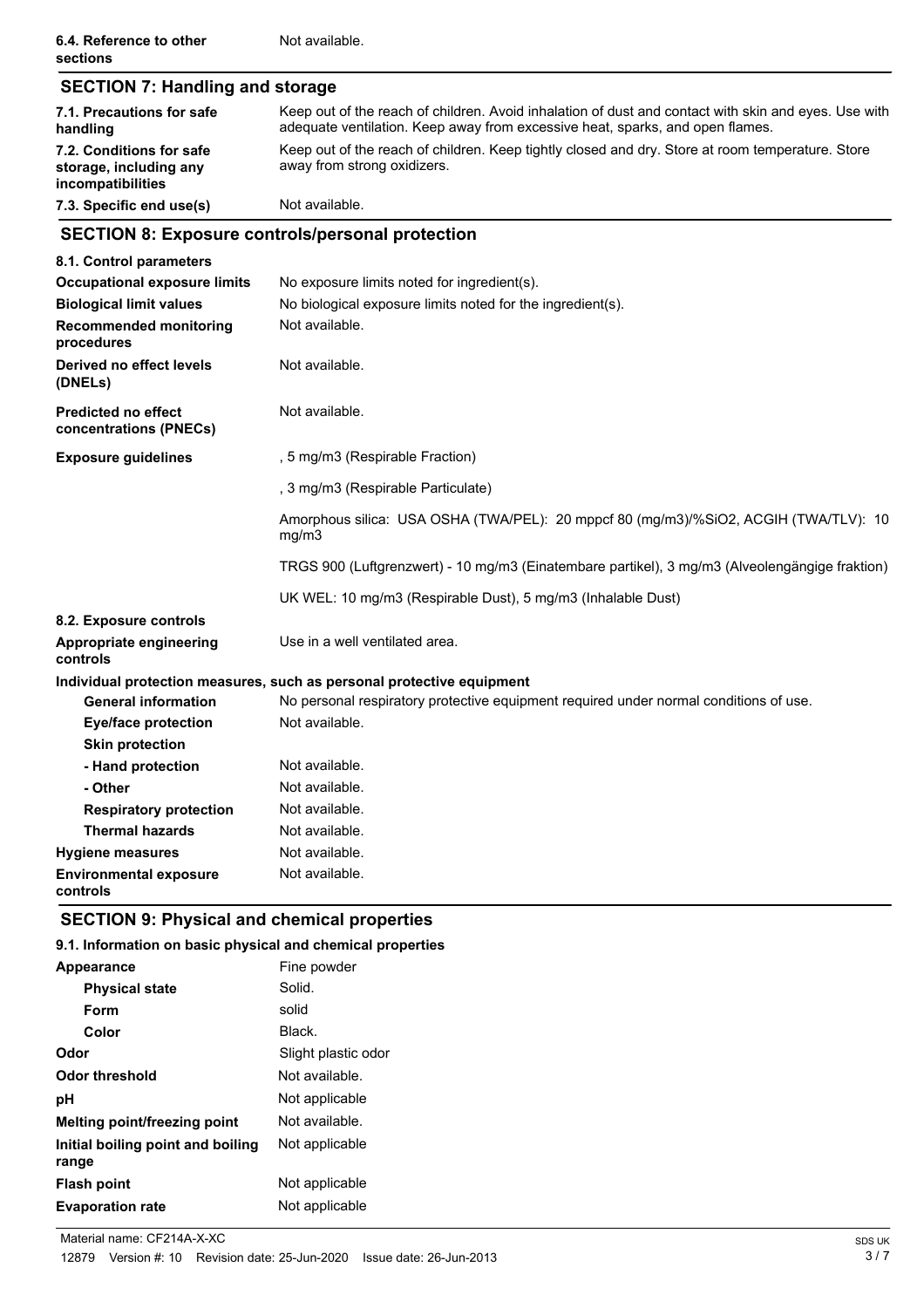| Flammability (solid, gas)                         | Not available.                                                                                                                                           |  |  |
|---------------------------------------------------|----------------------------------------------------------------------------------------------------------------------------------------------------------|--|--|
| Upper/lower flammability or explosive limits      |                                                                                                                                                          |  |  |
| <b>Flammability limit - lower</b><br>(%)          | Not flammable                                                                                                                                            |  |  |
| <b>Flammability limit - upper</b><br>(%)          | Not available.                                                                                                                                           |  |  |
| Vapor pressure                                    | Not applicable                                                                                                                                           |  |  |
| <b>Vapor density</b>                              | Not applicable                                                                                                                                           |  |  |
| Solubility(ies)                                   |                                                                                                                                                          |  |  |
| Solubility (water)                                | Negligible in water. Partially soluble in toluene and xylene.                                                                                            |  |  |
| <b>Partition coefficient</b><br>(n-octanol/water) | Not available.                                                                                                                                           |  |  |
| <b>Auto-ignition temperature</b>                  | Not applicable                                                                                                                                           |  |  |
| <b>Decomposition temperature</b>                  | $>$ 392 °F ( $>$ 200 °C)                                                                                                                                 |  |  |
| <b>Viscosity</b>                                  | Not applicable                                                                                                                                           |  |  |
| <b>Explosive properties</b>                       | Not available.                                                                                                                                           |  |  |
| <b>Oxidizing properties</b>                       | No information available.                                                                                                                                |  |  |
| 9.2. Other information                            |                                                                                                                                                          |  |  |
| <b>Percent volatile</b>                           | Negligible                                                                                                                                               |  |  |
| <b>Softening point</b>                            | 212 - 302 °F (100 - 150 °C)                                                                                                                              |  |  |
| <b>Specific gravity</b>                           | $1.4 - 1.8$                                                                                                                                              |  |  |
| <b>VOC</b>                                        | Not applicable                                                                                                                                           |  |  |
| <b>SECTION 10: Stability and reactivity</b>       |                                                                                                                                                          |  |  |
| 10.1. Reactivity                                  | Not available.                                                                                                                                           |  |  |
| 10.2. Chemical stability                          | Stable under normal storage conditions.                                                                                                                  |  |  |
| 10.3. Possibility of hazardous<br>reactions       | Will not occur.                                                                                                                                          |  |  |
| 10.4. Conditions to avoid                         | Imaging Drum: Exposure to light                                                                                                                          |  |  |
| 10.5. Incompatible materials                      | Strong oxidizers                                                                                                                                         |  |  |
| 10.6. Hazardous<br>decomposition products         | Carbon monoxide and carbon dioxide.                                                                                                                      |  |  |
| <b>SECTION 11: Toxicological information</b>      |                                                                                                                                                          |  |  |
| <b>General information</b>                        | Not available.                                                                                                                                           |  |  |
| Information on likely routes of exposure          |                                                                                                                                                          |  |  |
| <b>Inhalation</b>                                 | Under normal conditions of intended use, this material is not expected to be an inhalation hazard.                                                       |  |  |
| <b>Skin contact</b>                               | Contact with skin may result in mild irritation.                                                                                                         |  |  |
| Eye contact                                       | Contact with eyes may result in mild irritation.                                                                                                         |  |  |
| Ingestion                                         | Ingestion is not a likely route of exposure.                                                                                                             |  |  |
| <b>Symptoms</b>                                   | Not available.                                                                                                                                           |  |  |
| 11.1. Information on toxicological effects        |                                                                                                                                                          |  |  |
| <b>Acute toxicity</b>                             | Based on available data, the classification criteria are not met.                                                                                        |  |  |
| <b>Product</b>                                    | <b>Species</b><br><b>Test Results</b>                                                                                                                    |  |  |
| CF214A-X-XC                                       |                                                                                                                                                          |  |  |
| <u>Acute</u>                                      |                                                                                                                                                          |  |  |
| LD <sub>50</sub>                                  | > 2000 mg/kg                                                                                                                                             |  |  |
| <b>Skin corrosion/irritation</b>                  | Based on available data, the classification criteria are not met.                                                                                        |  |  |
| Serious eye damage/eye<br><b>irritation</b>       | Based on available data, the classification criteria are not met.                                                                                        |  |  |
| <b>Respiratory sensitization</b>                  | Based on available data, the classification criteria are not met.                                                                                        |  |  |
| <b>Skin sensitization</b>                         | Based on available data, the classification criteria are not met.                                                                                        |  |  |
| Germ cell mutagenicity                            | Negative, does not indicate mutagenic potential (Ames Test: Salmonella typhimurium)<br>Based on available data, the classification criteria are not met. |  |  |
| Carcinogenicity                                   | Based on available data, the classification criteria are not met.                                                                                        |  |  |

Material name: CF214A-X-XC<br>
SDS UK SDS UNITED: THE SOS UNITED SOS UK<br>
12879 Version #: 10 Revision date: 25-Jun-2020 Issue date: 26-Jun-2013 12879 Version #: 10 Revision date: 25-Jun-2020 Issue date: 26-Jun-2013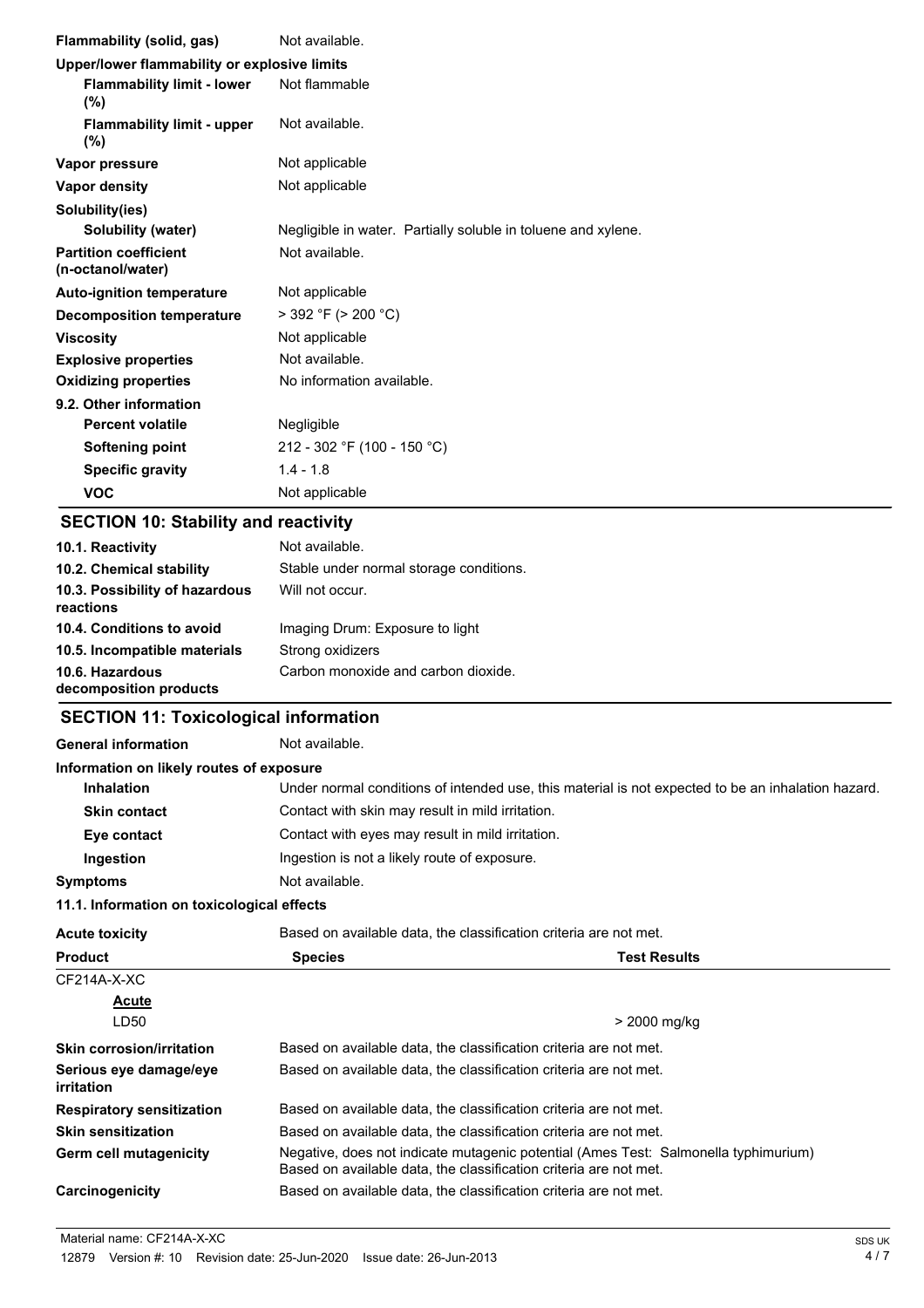|                                                       | <b>IARC Monographs. Overall Evaluation of Carcinogenicity</b>                                                                                                   |  |
|-------------------------------------------------------|-----------------------------------------------------------------------------------------------------------------------------------------------------------------|--|
| Amorphous silica (CAS 7631-86-9)                      | 3 Not classifiable as to carcinogenicity to humans.                                                                                                             |  |
| <b>Reproductive toxicity</b>                          | Based on available data, the classification criteria are not met.                                                                                               |  |
| Specific target organ toxicity -<br>single exposure   | Based on available data, the classification criteria are not met.                                                                                               |  |
| Specific target organ toxicity -<br>repeated exposure | Based on available data, the classification criteria are not met.                                                                                               |  |
| <b>Aspiration hazard</b>                              | Based on available data, the classification criteria are not met.                                                                                               |  |
| Mixture versus substance<br>information               | Not available.                                                                                                                                                  |  |
| <b>Other information</b>                              | Complete toxicity data are not available for this specific formulation<br>Refer to Section 2 for potential health effects and Section 4 for first aid measures. |  |

## **SECTION 12: Ecological information**

| 12.1. Toxicity                                            | LL50: > 1000 mg/l, Fish, 96.00 Hours |                                         |                       |
|-----------------------------------------------------------|--------------------------------------|-----------------------------------------|-----------------------|
| <b>Product</b>                                            |                                      | <b>Species</b>                          | <b>Test Results</b>   |
| CF214A-X-XC                                               |                                      |                                         |                       |
| <b>Aquatic</b>                                            |                                      |                                         |                       |
| Algae                                                     | ErL <sub>50</sub>                    | Algae                                   | > 1000 mg/l, 72 Hours |
| Crustacea                                                 | EL50                                 | Crustacea                               | > 1000 mg/l, 48 Hours |
| Fish                                                      | LL50                                 | Fish                                    | > 1000 mg/l, 96 Hours |
| 12.2. Persistence and<br>degradability                    | Not available.                       |                                         |                       |
| 12.3. Bioaccumulative potential                           | Not available.                       |                                         |                       |
| <b>Partition coefficient</b><br>n-octanol/water (log Kow) | Not available.                       |                                         |                       |
| <b>Bioconcentration factor (BCF)</b>                      | Not available.                       |                                         |                       |
| 12.4. Mobility in soil                                    | Not available.                       |                                         |                       |
| 12.5. Results of PBT and vPvB<br>assessment               |                                      | Not a PBT or vPvB substance or mixture. |                       |
| 12.6. Other adverse effects                               | Not available.                       |                                         |                       |

## **SECTION 13: Disposal considerations**

| 13.1. Waste treatment methods |                                                                                                                                                                                                                                                                                  |
|-------------------------------|----------------------------------------------------------------------------------------------------------------------------------------------------------------------------------------------------------------------------------------------------------------------------------|
| <b>Residual waste</b>         | Not available.                                                                                                                                                                                                                                                                   |
| Contaminated packaging        | Not available.                                                                                                                                                                                                                                                                   |
| EU waste code                 | Not available.                                                                                                                                                                                                                                                                   |
| Disposal methods/information  | Do not shred toner cartridge, unless dust-explosion prevention measures are taken. Finely<br>dispersed particles may form explosive mixtures in air. Dispose of in compliance with federal,<br>state, and local regulations.                                                     |
|                               | HP's Planet Partners (trademark) supplies recycling program enables simple, convenient recycling<br>of HP original inkiet and LaserJet supplies. For more information and to determine if this service<br>is available in your location, please visit http://www.hp.com/recycle. |

#### **SECTION 14: Transport information**

#### **DOT**

Not regulated as dangerous goods.

#### **IATA**

| UN number                                          | UN2807                     |
|----------------------------------------------------|----------------------------|
| UN proper shipping name                            | <b>Magnetized Material</b> |
| Transport hazard class(es)                         |                            |
| Class                                              | я                          |
| <b>Subsidiary risk</b>                             |                            |
| <b>Packing group</b>                               | Not available.             |
| <b>Environmental hazards</b>                       | No.                        |
| <b>Special precautions for user</b> Not available. |                            |
|                                                    |                            |

Not regulated as dangerous goods.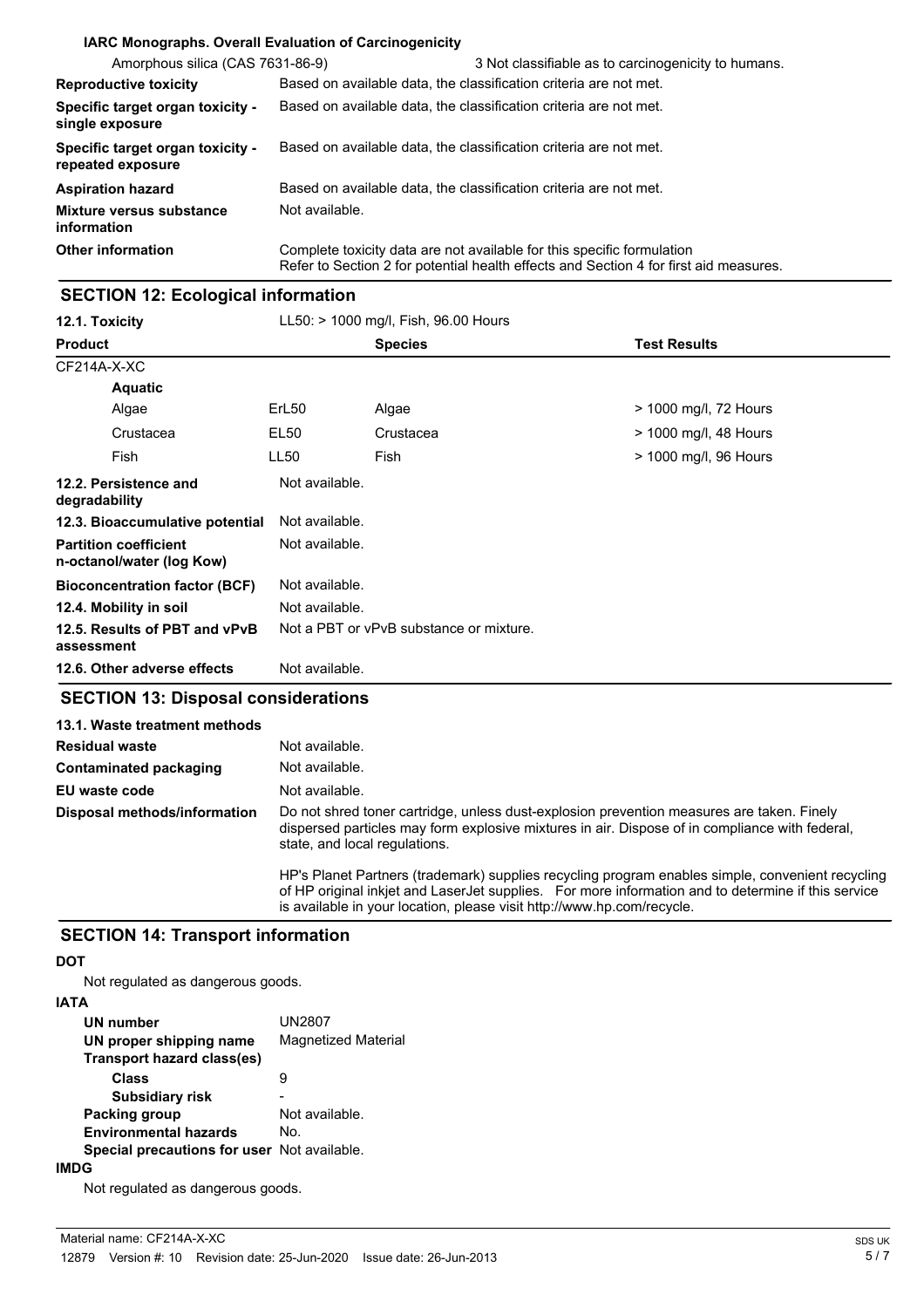#### **ADR**

Not regulated as dangerous goods.

**IATA**



**Further information**

25or more of these cartridges shipped together in a single package (e.g., box, container), by air, are regulated as a magnetized material.

## **SECTION 15: Regulatory information**

|                                     | 15.1. Safety, health and environmental regulations/legislation specific for the substance or mixture                                                                                                                                                                                                              |
|-------------------------------------|-------------------------------------------------------------------------------------------------------------------------------------------------------------------------------------------------------------------------------------------------------------------------------------------------------------------|
| <b>EU</b> regulations               |                                                                                                                                                                                                                                                                                                                   |
|                                     | Regulation (EC) No. 1005/2009 on substances that deplete the ozone layer, Annex I and II, as amended                                                                                                                                                                                                              |
| Not listed.                         |                                                                                                                                                                                                                                                                                                                   |
|                                     | Regulation (EC) No. 850/2004 On persistent organic pollutants, Annex I as amended                                                                                                                                                                                                                                 |
| Not listed.                         |                                                                                                                                                                                                                                                                                                                   |
|                                     | Regulation (EU) No. 649/2012 concerning the export and import of dangerous chemicals, Annex I, Part 1 as amended                                                                                                                                                                                                  |
| Not listed.                         | Regulation (EU) No. 649/2012 concerning the export and import of dangerous chemicals, Annex I, Part 2 as amended                                                                                                                                                                                                  |
| Not listed.                         |                                                                                                                                                                                                                                                                                                                   |
|                                     | Regulation (EU) No. 649/2012 concerning the export and import of dangerous chemicals, Annex I, Part 3 as amended                                                                                                                                                                                                  |
| Not listed.                         |                                                                                                                                                                                                                                                                                                                   |
|                                     | Regulation (EU) No. 649/2012 concerning the export and import of dangerous chemicals, Annex V as amended                                                                                                                                                                                                          |
| Not listed.                         | Regulation (EC) No. 166/2006 Annex II Pollutant Release and Transfer Registry, as amended                                                                                                                                                                                                                         |
|                                     |                                                                                                                                                                                                                                                                                                                   |
| Not listed.<br>Not listed.          | Regulation (EC) No. 1907/2006, REACH Article 59(10) Candidate List as currently published by ECHA                                                                                                                                                                                                                 |
| <b>Authorizations</b>               |                                                                                                                                                                                                                                                                                                                   |
|                                     | Regulation (EC) No. 1907/2006, REACH Annex XIV Substances subject to authorization, as amended                                                                                                                                                                                                                    |
| Not listed.                         |                                                                                                                                                                                                                                                                                                                   |
| <b>Restrictions on use</b>          |                                                                                                                                                                                                                                                                                                                   |
|                                     | Regulation (EC) No. 1907/2006, REACH Annex XVII Substances subject to restriction on marketing and use as amended                                                                                                                                                                                                 |
| Not listed.                         |                                                                                                                                                                                                                                                                                                                   |
|                                     | Directive 2004/37/EC: on the protection of workers from the risks related to exposure to carcinogens and mutagens at                                                                                                                                                                                              |
| work, as amended                    |                                                                                                                                                                                                                                                                                                                   |
| Not listed.                         |                                                                                                                                                                                                                                                                                                                   |
| <b>Other EU regulations</b>         |                                                                                                                                                                                                                                                                                                                   |
|                                     | Directive 2012/18/EU on major accident hazards involving dangerous substances, as amended                                                                                                                                                                                                                         |
| Not listed.                         |                                                                                                                                                                                                                                                                                                                   |
| <b>Other regulations</b>            | All chemical substances in this HP product have been notified or are exempt from notification<br>under chemical substances notification laws in the following countries: US (TSCA), EU<br>(EINECS/ELINCS), Switzerland, Canada (DSL/NDSL), Australia, Japan, Philippines, South Korea,<br>New Zealand, and China. |
| <b>Other information</b>            | This Safety Data Sheet complies with the requirements of Regulation (EU) 2015/830.<br>Classification according to Regulation (EC) No 1272/2008 as amended.                                                                                                                                                        |
| <b>National regulations</b>         | Not available.                                                                                                                                                                                                                                                                                                    |
| 15.2. Chemical safety<br>assessment | See attached SUMI or GEIS document, if applicable.                                                                                                                                                                                                                                                                |